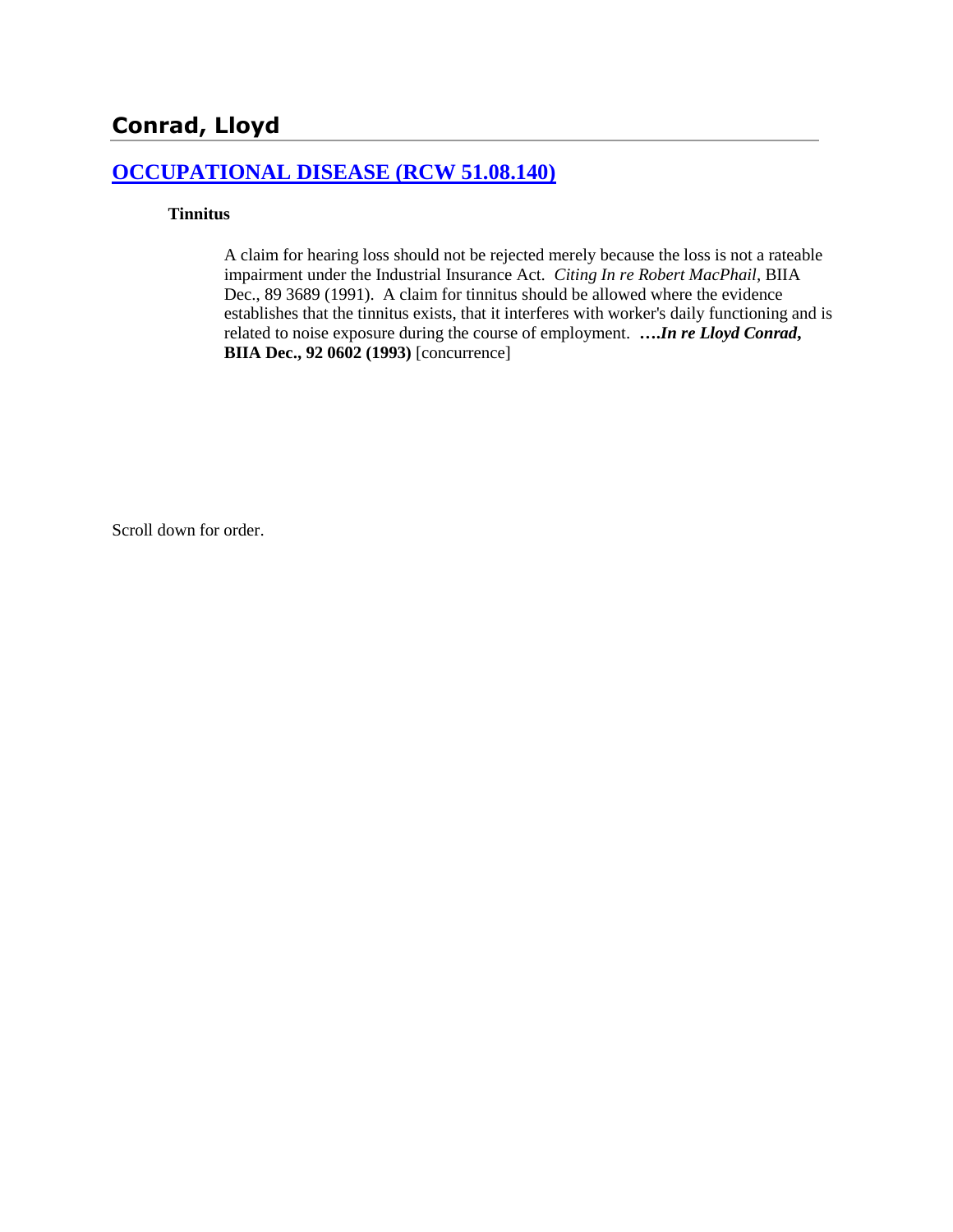### **BEFORE THE BOARD OF INDUSTRIAL INSURANCE APPEALS STATE OF WASHINGTON**

**)**

**IN RE: LLOYD E. CONRAD ) DOCKET NO. 92 0602**

**CLAIM NO. T-533841 ) DECISION AND ORDER**

APPEARANCES:

Claimant, Lloyd E. Conrad, by Welch & Condon, per David B. Condon, Attorney

Self-Insured Employer, The Weyerhaeuser Company, by David R. Harkness, Corporate Counsel

This is an appeal filed by the claimant, Lloyd E. Conrad, on January 27, 1992 from an order of the Department of Labor and Industries dated December 12, 1991 which affirmed an October 10, 1991 order. The latter order denied Mr. Conrad's claim on the grounds that he did not have compensable hearing loss as defined by the Washington State Industrial Insurance Act. **REVERSED AND REMANDED.**

# **DECISION**

Pursuant to RCW 51.52.104 and RCW 51.52.106, this matter is before the Board for review and decision on a timely Petition for Review filed by the self-insured employer to a Proposed Decision and Order issued on October 30, 1992 in which the order of the Department dated December 12, 1991 was reversed and the claim remanded with direction to allow the claimant's tinnitus condition, and to close the claim with a permanent partial disability award of 10% as compared to total bodily impairment for claimant's occupationally-induced tinnitus.

The Board has reviewed the evidentiary rulings in the record of proceedings and finds that no prejudicial error was committed and said rulings are hereby affirmed.

We agree with the Proposed Decision and Order's reversal of the Department order and acceptance of the claim for the condition of tinnitus. However, rather than directing the Department to close the claim with a permanent partial disability award, we will remand the claim to the Department for its appropriate adjudication of this newly accepted condition. Also, the claim for hearing loss should have been allowed even though the work-related portion of claimant's hearing loss is not compensable under permanent partial disability standards. We will recite the relevant facts concerning the claim.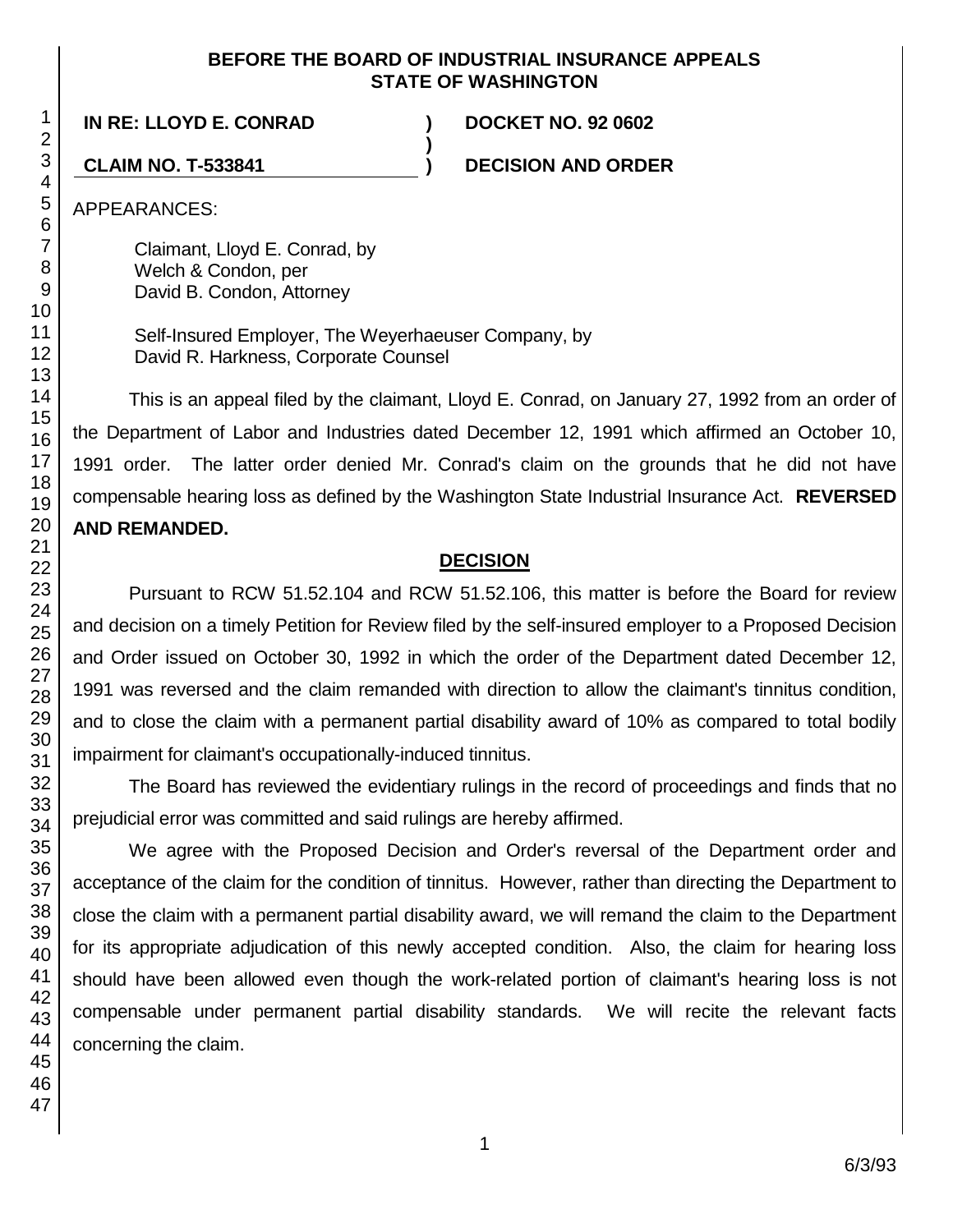For eleven years prior to his retirement in 1978, Mr. Conrad operated chainsaws in the woods as an employee of the Weyerhaeuser Company. Mr. Conrad did not wear hearing protection during his employment at Weyerhaeuser. He testified that prior to his retirement in 1978 he had ringing in his ears and hearing loss. The ringing in his ears woke him up at night. In 1975 and 1977, Mr. Conrad was given audiometric tests by Weyerhaeuser. In 1990, twelve years after his retirement, Mr. Conrad underwent a hearing test and was referred to Gordon Thomas, M.D., an otolaryngologist. Dr. Thomas ordered an audiogram in January 1991 which revealed neurosensorial hearing loss. The doctor rated Mr. Conrad's hearing at 23.4% binaural loss and stated that it had been caused by the claimant's work at Weyerhaeuser. Dr. Thomas saw Mr. Conrad on several more occasions in 1991 and early 1992.

After Mr. Conrad filed this industrial insurance claim, Weyerhaeuser had him evaluated in August 1991 by William Ritchie, M.D., also an otolaryngologist. Dr. Ritchie found the same percentage of binaural hearing loss as did Dr. Thomas, but he did not relate it to the claimant's work at Weyerhaeuser. Instead, Dr. Ritchie testified that most of the hearing loss was due to aging. Yet, Dr. Ritchie acknowledged that Mr. Conrad had some hearing loss in 1977, although it was not sufficient enough to constitute a rateable hearing impairment. Ritchie Dep. at 18-19.

Dr. Thomas also found that Mr. Conrad had tinnitus or ringing in the ears. He based this finding on results of a masking test developed at the University of Oregon to diagnose and evaluate tinnitus. The doctor rated Mr. Conrad's disability due to tinnitus at 10% as compared to total bodily impairment. While Dr. Ritchie did not make a specific diagnosis of tinnitus, he did acknowledge that tinnitus can be caused by noise. Dr. Ritchie also stated that tinnitus can affect hearing ability. Also, that any impairment due to tinnitus is included in hearing loss impairment ratings, provided that the tinnitus is present in the 500 through 3,000 hertz frequency levels, which are the frequencies at which hearing loss is measured and calculated. Dr. Ritchie reviewed the audiometric tests done in 1975 and 1977 and concluded that, while Mr. Conrad had some hearing loss as of 1977, most of the loss found in 1991 was due to aging. Ritchie Dep. at 21. Dr. Thomas did not rate any hearing loss existing in 1977, although he said that there was some loss present. Thomas Dep. at 31.

We agree with the industrial appeals judge that the claimant did not prove that he had any rateable hearing loss due to work exposure which constitutes a permanent impairment under the Industrial Insurance Act. However, since he had some hearing loss due to his employment, the claim probably should not have been rejected in total. Rather, the Department should have allowed the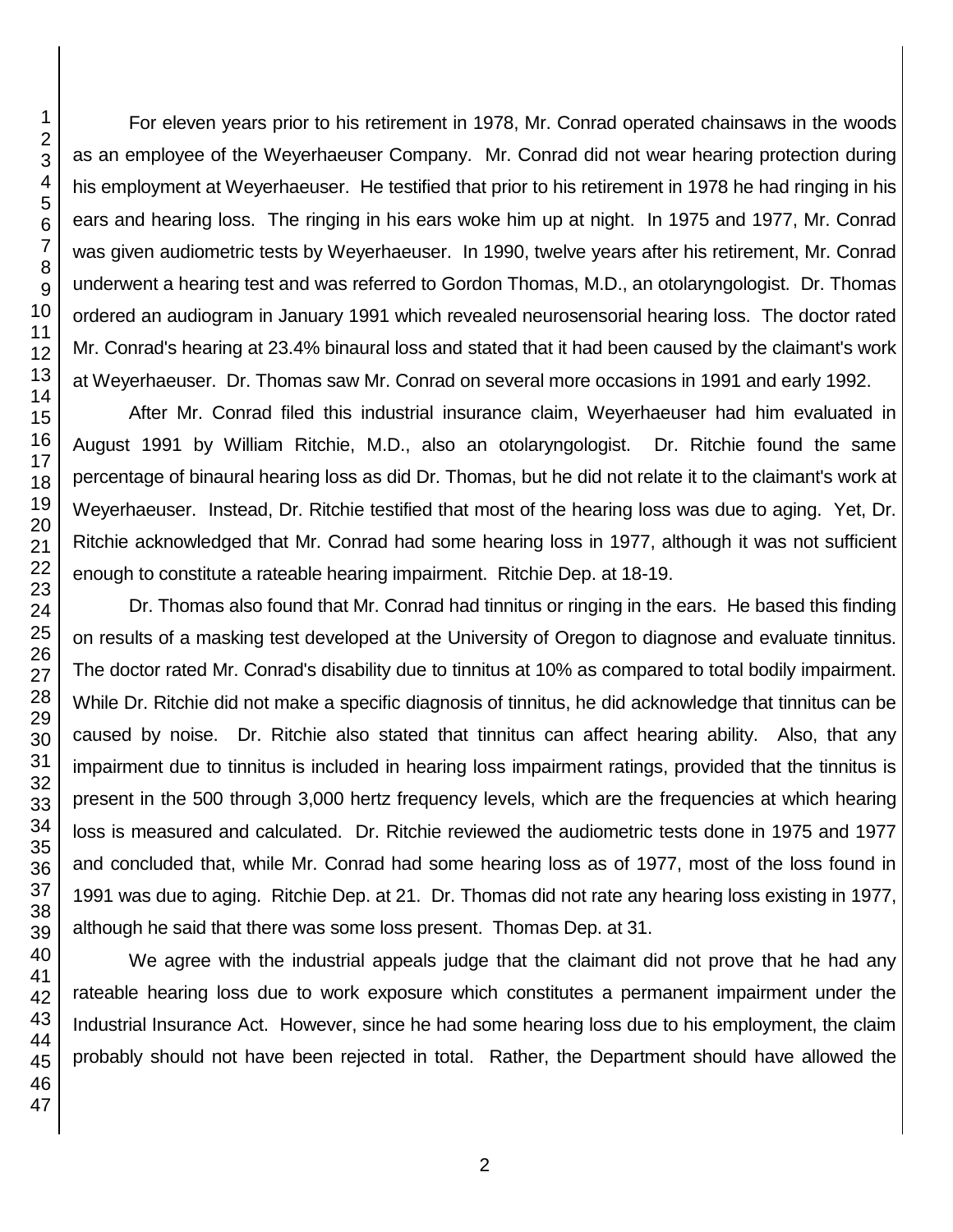claim and ordered payment of any medical bills for reasonable treatment, testing and diagnosis of that condition. In re Robert E. MacPhail, BIIA Dec., 89 3689 (1991).

The Board is aware that the Department of Labor and Industries has apparently been reluctant to recognize tinnitus as a condition for which a worker can be rated for possible permanent partial disability. This reluctance apparently is due to a perceived inability to objectively measure the extent of impairment caused by such condition. Based on the record here, we must find that the claimant has established that he has tinnitus caused by his Weyerhaeuser employment, and that the condition has some effect on his daily functioning.

We note that the self-insured employer did not object to testimony based on the University of Oregon tinnitus test on grounds that the test is unreliable, or that it is not accepted in the medical community. In fact, Dr. Ritchie, the self-insured employer's expert witness, readily admitted that he himself has directed audiologists to administer tinnitus tests to patients in the past. For some reason, he did not do so in Mr. Conrad's case. Further, Dr. Ritchie explained that tinnitus can be both an objective and subjective experience, and that it can be objectively substantiated when, "the frequency and intensity of the tinnitus can be measured by asking the person to respond to tones that are of the same frequency and intensity as the ringing that they hear in the ear. That is both a subjective and objective test." Ritchie Dep. at 14-15. Dr. Ritchie acknowledged that the University of Oregon tinnitus test measures the intensity and frequency of ringing in the ear, but he said that it does not measure "how much disability or impairment or how much the ringing bothers the person." Ritchie Dep. at 15. Dr. Ritchie explained that since tinnitus affects the ability to hear, he does not think it should be independently rated separately from impairment due to hearing loss. Yet, he also admitted that to the extent that tinnitus occurs at a different frequency level than the frequencies used in the audiometric test for hearing loss rating, an audiometric test would not measure or rate tinnitus.

Based on the medical evidence within this record, we must conclude that tinnitus can be verified and measured, at least partly in an objective manner. The two medical experts really only disagree as to the method of determining impairment. Dr. Thomas used the measurements of the University of Oregon test, along with some subjective evaluation of effect of the tinnitus on Mr. Conrad's daily functioning, and rated his impairment at 10% as compared to total bodily impairment. Dr. Ritchie stated that the impairment Mr. Conrad may have had due to tinnitus was part of the bilateral hearing loss rating.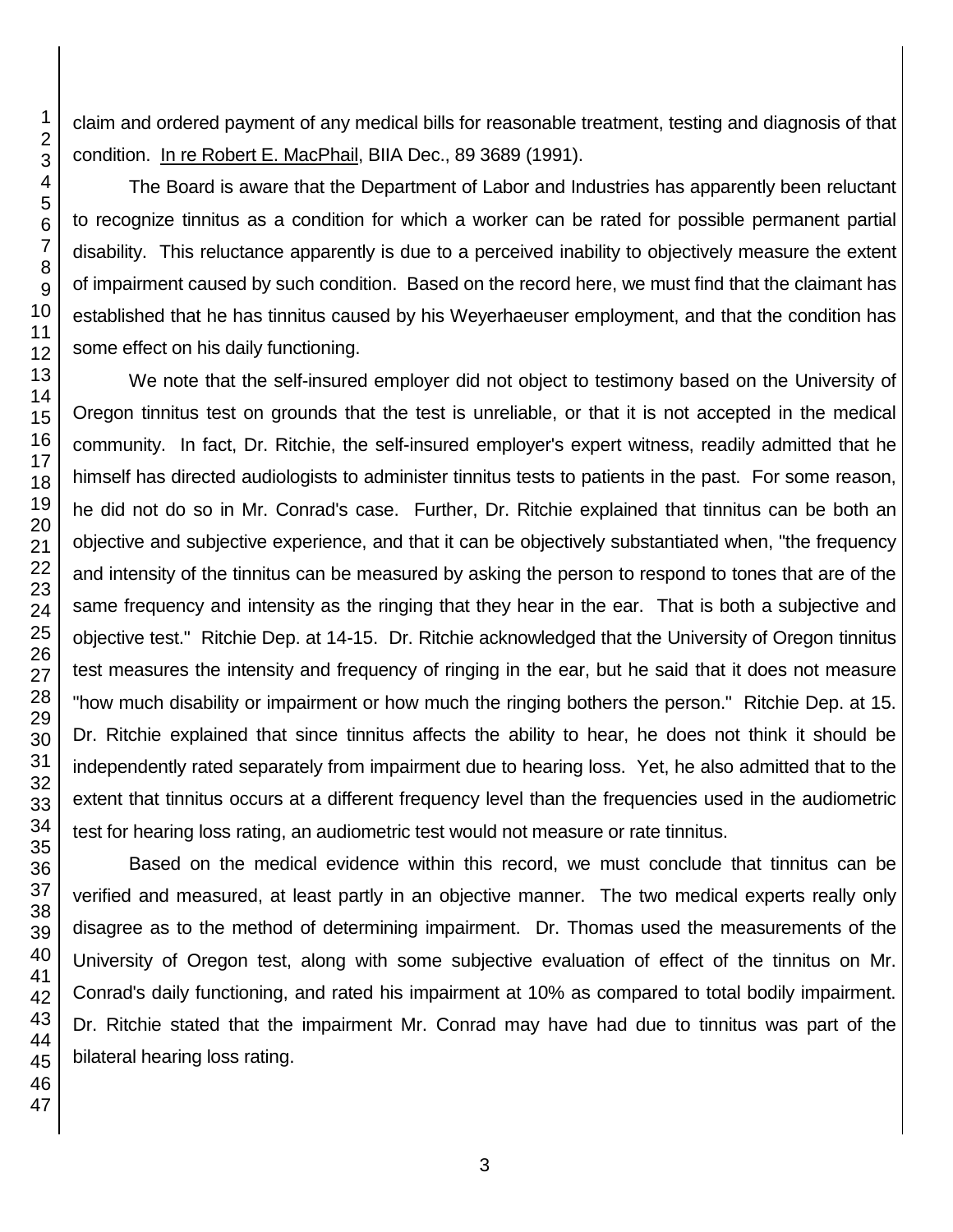With regard to the cause of Mr. Conrad's tinnitus, Dr. Thomas related it to noise exposure at Weyerhaeuser. Dr. Ritchie was not directly asked whether he believed Mr. Conrad had tinnitus caused by his work at Weyerhaeuser. It can be inferred that since he did not rate any hearing loss related to Mr. Conrad's past work, he also would not relate any tinnitus to the claimant's work. Nevertheless, Dr. Ritchie agreed that tinnitus can be caused by exposure to noise. Ritchie Dep. at 28. The most the expert testimony establishes is that Mr. Conrad incurred both some hearing loss and some tinnitus during his eleven years running chainsaws for Weyerhaeuser. The claimant did not prove that the hearing loss caused by that work exposure was compensable. It is also premature to rate impairment for the newly addressed condition of tinnitus.

The record shows that tinnitus can be noise-induced. Mr. Conrad was exposed to noise at Weyerhaeuser which caused some hearing loss. He also described ringing in his ears which existed while he worked at Weyerhaeuser. While Dr. Ritchie inferentially would dispute a causal relationship between Mr. Conrad's work at Weyerhaeuser and his tinnitus he, Dr. Ritchie, provided no basis to refute Dr. Thomas's conclusions that there was a causal relationship. In addition, there were no earlier tinnitus test results to be used for comparison with the tinnitus test given to Mr. Conrad in 1991. Thus, we must view the weight of the evidence as showing that the tinnitus is related at least partly to Mr. Conrad's work at Weyerhaeuser.

We have held that even if a worker's hearing loss caused by work exposure is not compensable under permanent partial disability rating standards, the Department should not reject a claim. In re Robert E. MacPhail, supra. Rather, the Department should allow the claim and order benefits such as treatment and/or payment for diagnostic tests. See WAC 296-20-1101. Similarly, if the weight of the evidence supports the conclusion that a claimant has tinnitus caused by exposure to noise at work, then a claim for tinnitus should be accepted under the Industrial Insurance Act. A worker who is, in fact, affected by noise-induced tinnitus should not have his claim rejected merely because physicians may dispute a proper method for evaluating the extent of permanent impairment it causes. A worker with work-related tinnitus may benefit from medical treatment such as noise masking. We note that WAC 296-20-1101 specifically provides that masking devices may be provided in cases of accepted tinnitus, when recommended by a physician.

It is also specifically provided in the regulations implementing the Act that a physician is to rate impairment not covered by the category rules or the statutory listing of specified disabilities, by evaluating the worker's functional impairment "in terms of percentage of total bodily impairment."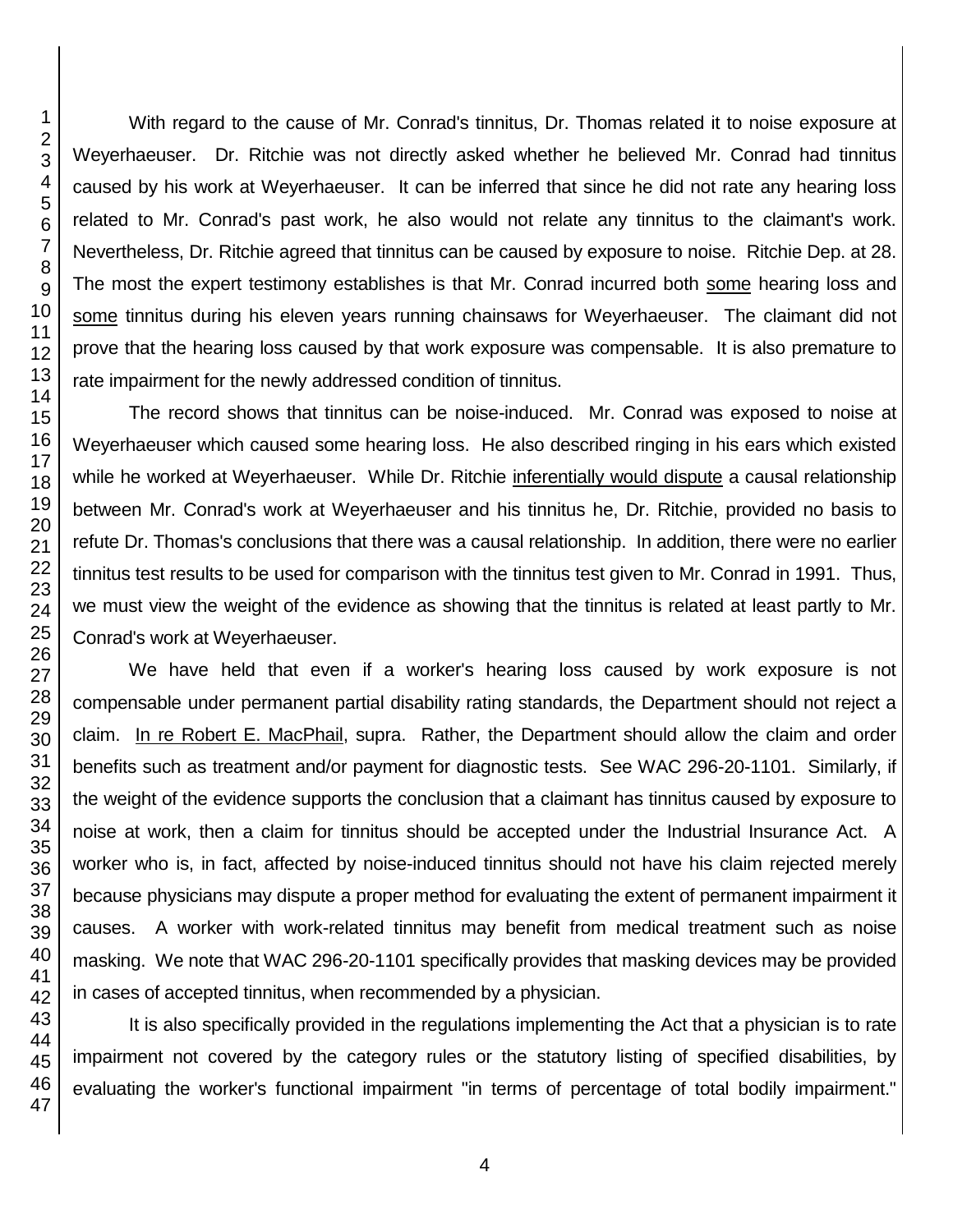WAC 296-20-220(1)(o). As discussed in Dr. Ritchie's deposition, the American Medical Association's Guides to the Evaluation of Permanent Impairment (which are utilized in our state for hearing-related problems) recognize that a physician should rate impairment from tinnitus "based on severity and importance, and consistent with established values." Based on this record, Mr. Conrad's claim for tinnitus must be allowed, and benefits as appropriate under the Act provided.

In reaching our conclusions we have emphasized our reliance on the "record" developed in this appeal. We do this purposefully because we are not indicating an unreserved acceptance of either expert's testimony. As to the pivotal questions of the causation and effects of tinnitus, the two experts essentially corroborate each other. That is, that tinnitus can be noise-induced and it can affect a person's ability to function. Having accepted these two points, Dr. Thomas's opinions appear the more persuasive ones when considering all of the other facts and data.

In his proposed decision, the industrial appeals judge applied the rating for tinnitus of 10% as compared to total bodily impairment, as testified to by Dr. Thomas. However, the Department's order on appeal had rejected this claim. We are reversing this rejection and ordering benefits as may be indicated for hearing loss other than a permanent disability award. We also order acceptance of tinnitus, a condition not specifically nor even inferentially previously addressed in this claim by the Department, so far as our record discloses. It is well established that the Department has original jurisdiction over industrial insurance claims, including the issue of amount of compensation and benefits to be awarded to a claimant once a judgment is issued that reverses original rejection of a claim. Cole v. Dep't of Labor & Indus., 137 Wash. 538, 543 (1926). The Department must be given the opportunity to adjudicate this newly accepted claim for tinnitus and determine if treatment for it was or is necessary or if the condition is fixed and stable. If the condition is fixed and stable, then the Department must determine whether Mr. Conrad has any permanent disability from tinnitus.

In conclusion, Mr. Conrad has proven that he developed the condition of tinnitus as a proximate result of noise exposure in his employment at Weyerhaeuser. The order denying his claim must be reversed and his claim accepted for tinnitus. Mr. Conrad failed to establish that he has hearing loss which can be compensated under the Industrial Insurance Act. Since the Department has not had the opportunity to adjudicate the appropriate benefits to be allowed under the claim for the accepted condition of tinnitus, the claim must be remanded to the Department for such a purpose. In this respect, the posture of this claim is different from that presented in our recent decision in In re Robert K. Lenk, Sr., Dckt. No. 91 6525 (May 12, 1993), wherein the issue of extent of permanent disability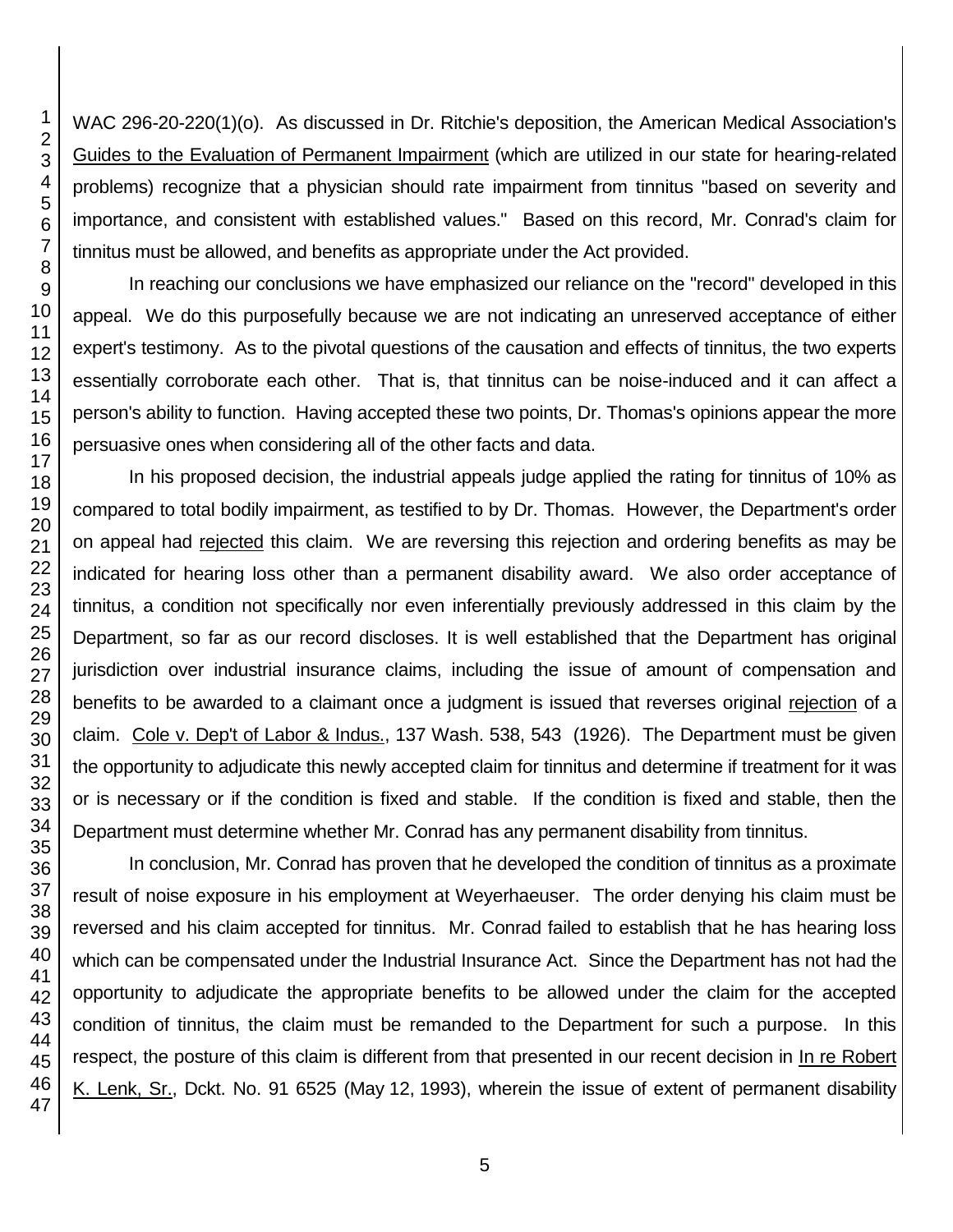due to claimant's work-related hearing problems (both hearing loss and tinnitus) was squarely before us, since both conditions had been considered by the Department, the claim had been allowed, and the Department had the opportunity to administratively adjudicate the question of permanent disability from both conditions.

From the Proposed Decision and Order, the Board adopts Findings of Fact Nos. 1, 2, and 3, and Conclusions of Law Nos. 1 and 2. We hereby enter the following additional finding and conclusion:

# **FINDINGS OF FACT**

4. As a proximate result of his work as a cutter for Weyerhaeuser from 1967 to 1978, and exposure during that period to occupational noise, the claimant developed tinnitus, i.e., ringing in the ears.

### **CONCLUSIONS OF LAW**

3. The order of the Department of Labor and Industries dated December 12, 1991 which denied this claim, is reversed and the claim is remanded to the Department to issue an order accepting the claim for occupational tinnitus and for noncompensable occupational hearing loss, and instructing the self-insured employer to provide benefits to which the claimant may be entitled under the Industrial Insurance Act including the payment of any medical bills incurred by the claimant for reasonable treatment, testing, and diagnosis of hearing loss and tinnitus, including payment for hearing aids or masking devices if found necessary and proper and recommended by a physician, and to take such further action on the claim as indicated by the facts and authorized by law.

It is so ORDERED.

Dated this 3<sup>rd</sup> day of June, 1993.

BOARD OF INDUSTRIAL INSURANCE APPEALS

| /s/                               |             |
|-----------------------------------|-------------|
| <b>S. FREDERICK FELLER</b><br>/s/ | Chairperson |
| FRANK E. FENNERTY, JR.<br>/s/     | Member      |
| PHILLIP T. BORK                   | Member      |

# **SPECIAL ADDITIONAL STATEMENT**

I have joined my colleagues in the foregoing decision, because the very clear preponderance of the evidence in this record is that Mr. Conrad does have an occupational noise-induced tinnitus condition, even though he does not have hearing loss sufficient to constitute a ratable hearing loss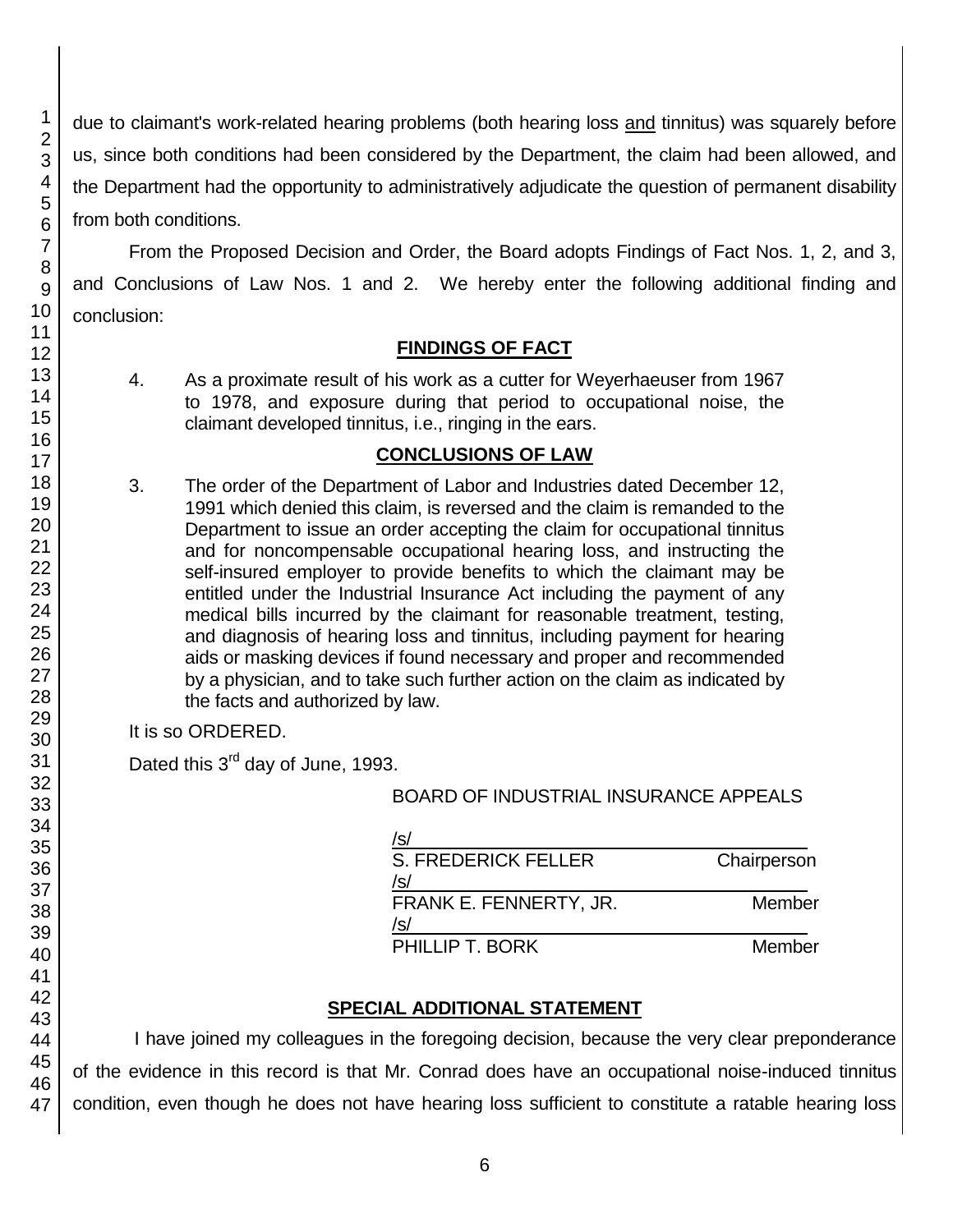impairment, related to his occupational noise exposure. Furthermore, it is clear from this record, as it was in our recently decided case of In re Robert K. Lenk, Sr., Dckt. No. 91 6525 (May 12, 1993), that the effects on a person's functions due to tinnitus are, at least in part, separate from the effects of hearing loss. In short, tinnitus is a different condition subject to somewhat different methods of medical evaluation, as compared to straight hearing loss evaluations. This difference is clear from the evidence herein, as well as the Department's own rules concerning tinnitus as an acceptable condition, and the AMA guidelines recognizing it as being a separate ear condition for impairment evaluation purposes.

However, certain other things disclosed by this record disturb me, similar to the disclosures made in the record in Lenk, supra.

(1) Dr. Thomas has been the subject of two proceedings before the Medical Disciplinary Board based on unethical and improper actions connected with his medical practice, for which he has been and is now under probationary periods imposed by that Board. He is, however, entitled to continue to practice during the probation, subject to compliance with the terms thereof. Suffice to say that the ethical violations involved raise substantial doubts about Dr. Thomas' honesty, trustworthiness, and morality.

However, I accept Dr. Thomas' views on the existence of Mr. Conrad's tinnitus, the effects such a condition can have on a person's normal functions, and the efficacy of the tinnitus masking test in giving some objectivity to evaluation of tinnitus regarding its intensity and frequency level. This acceptance is not based on any great credibility attached to Dr. Thomas, but because, on these salient medical points, his views were either not rebutted, or were actually corroborated, by the opinions of Dr. Ritchie!

(2) This appeal is but one of a quite substantial number of cases which have been filed with this Board, concerning the issue of tinnitus as an occupationally-caused condition, and the related issue of whether, and to what extent, permanent partial disability awards should be granted for this condition. Interestingly, based on our experience to date, Dr. Thomas appears to be the singular physician promoting these claims, and appearing as the expert otolaryngologist at the hearings in the cases before this Board.

In this regard, the record here shows, as it did in the Lenk case, that there are Tinnitus Clinics at both the University of Washington and University of Oregon Medical Schools, and the tinnitus masking test was apparently developed at the Oregon School. With availability of these resources, it